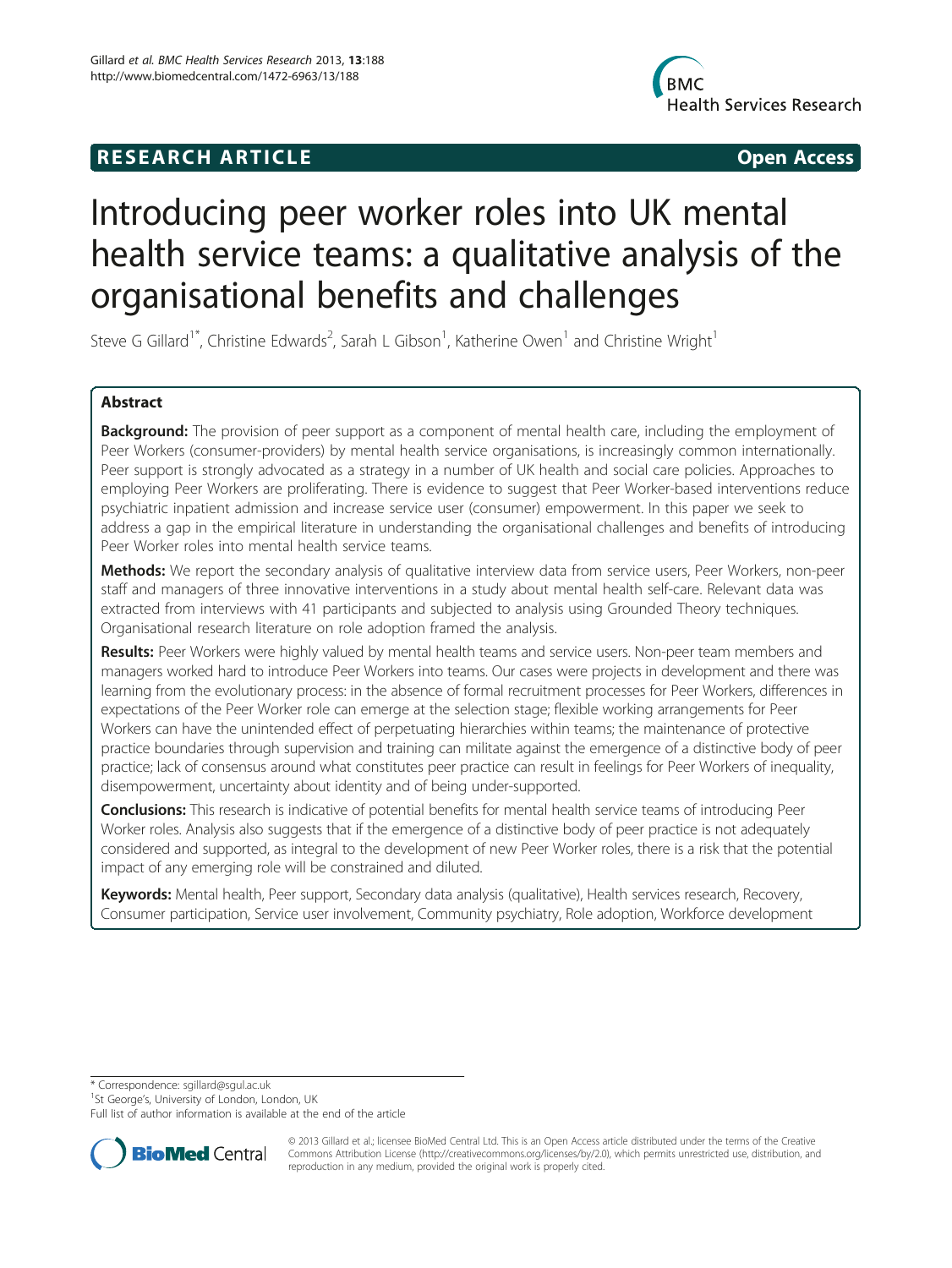## Background

A range of different approaches to employing people with personal experience of mental health problems, specifically to make direct use of that lived experience in supporting others with similar problems (as peers), has been identified internationally [[1\]](#page-11-0). A number of terms including Peer Support Worker, Peer Support Specialist and Consumer-Provider have been used to identify these roles. We will use the generic term Peer Worker throughout this paper because it does not specify or limit the range of roles under consideration while at the same time it makes it clear that we are interested in people intentionally employed to make use of their personal experiences of mental health issues in the delivery of services.

### Peer workers and the evidence base

The evidence base for the impact of mental health service initiatives employing Peer Workers is growing and originates mostly from North America, Australia and New Zealand. Reducing admission to inpatient psychiatric care is the most reported outcome, and has been evaluated through observational [\[2](#page-11-0)], comparison group [[3\]](#page-11-0) and cross sectional [[4\]](#page-11-0) study designs. A before-and -after study [[5](#page-11-0)] and a cross sectional survey [[6\]](#page-11-0), both from the US, found significant improvement in individual empowerment associated with receiving peer based support. Hope and strength of social networks have also been indicated as important outcomes for service users (consumers) in receipt of support from Peer Workers [[7,8](#page-11-0)].

A recent literature review [[9\]](#page-11-0) details a relative wealth of qualitative research based on lived experience that attests to the benefits of Peer Worker initiatives in mental health services, for Peer Workers themselves and the service users they support. Benefits include enhanced personal sense of empowerment, developing better social support and furthering personal recovery [[7,10\]](#page-11-0). Some of this qualitative literature has also begun to identify organisational challenges to introducing Peer Workers into mental health service teams, including establishing appropriate boundaries [[11\]](#page-11-0), power imbalances within teams [\[12\]](#page-11-0), stress experienced by Peer Workers [\[13](#page-11-0)] and the importance of role distinctiveness [\[11](#page-11-0)]. It has been suggested that the introduction of Peer Workers represents a unique set of challenges to existing mental health workforce practices, necessitating further research that pays closer attention to the specifics of service context [[14\]](#page-12-0) and acknowledges a learning curve in the development of role, the needs of the worker and the workplace environment [\[15\]](#page-12-0). An established organisational research literature provides insight into the development and adoption of new work roles, highlighting issues of role distinctiveness, team consensus around role and institutional support as key to the adoption process [\[16,17](#page-12-0)]. We use this literature to provide a relevant conceptual underpinning to our analysis.

Peer workers and UK mental health and social care policy

In UK health and social care policy the introduction of Peer Workers into the mental health workforce is perceived to offer an opportunity to address capability and skill mix in mental health teams [\[18](#page-12-0)] and organisational productivity [\[19](#page-12-0)]. Peer support has been identified as a key facilitator across a range of UK health and social care policy agendas, including mental health recovery [[20\]](#page-12-0), self-care [[21\]](#page-12-0) and personalised health and social care [[22\]](#page-12-0). An implementation programme to support the UK mental health strategy [\[23](#page-12-0)] has been established in England with a specific remit to develop and demonstrate new Peer Worker roles [\[24\]](#page-12-0).

### Aims

The lack of a more established evidence base describing the organisational benefits and challenges of introducing Peer Workers into mental health service teams is a concern given current policy impetus. Mental health service provider organisations and teams would benefit from empirically grounded learning that can be applied in practice. In response to this need for evidence, this paper aims:

- 1) To describe the emergence of Peer Worker roles in mental health services in England from the perspectives of mental health service users, Peer Workers, and mental health service staff and managers;
- 2) To describe in detail the organisational benefits and challenges of introducing Peer Worker roles into existing mental health service teams.

#### Study design

This paper reports a secondary analysis of in-depth qualitative interview data. The primary study was a mixed-method organisational study of initiatives supporting self-care in mental health [[25\]](#page-12-0). The aim of the primary study was to identify barriers and facilitators to providing self-care support in Mental Health National Health Service (NHS) Trusts (public sector health service provider). The study included qualitative interviews with 121 service users at two time points, when they first accessed interventions supporting self-care and nine months later. Interviews were comprised of questions about interviewees' expectations and experiences of support for self-care respectively. Qualitative interviews were also held with 30 staff team members (including Peer Workers, non-peer staff team members and team managers) working in those interventions, exploring their experiences of supporting self-care. In referring to staff team members as 'non-peer' we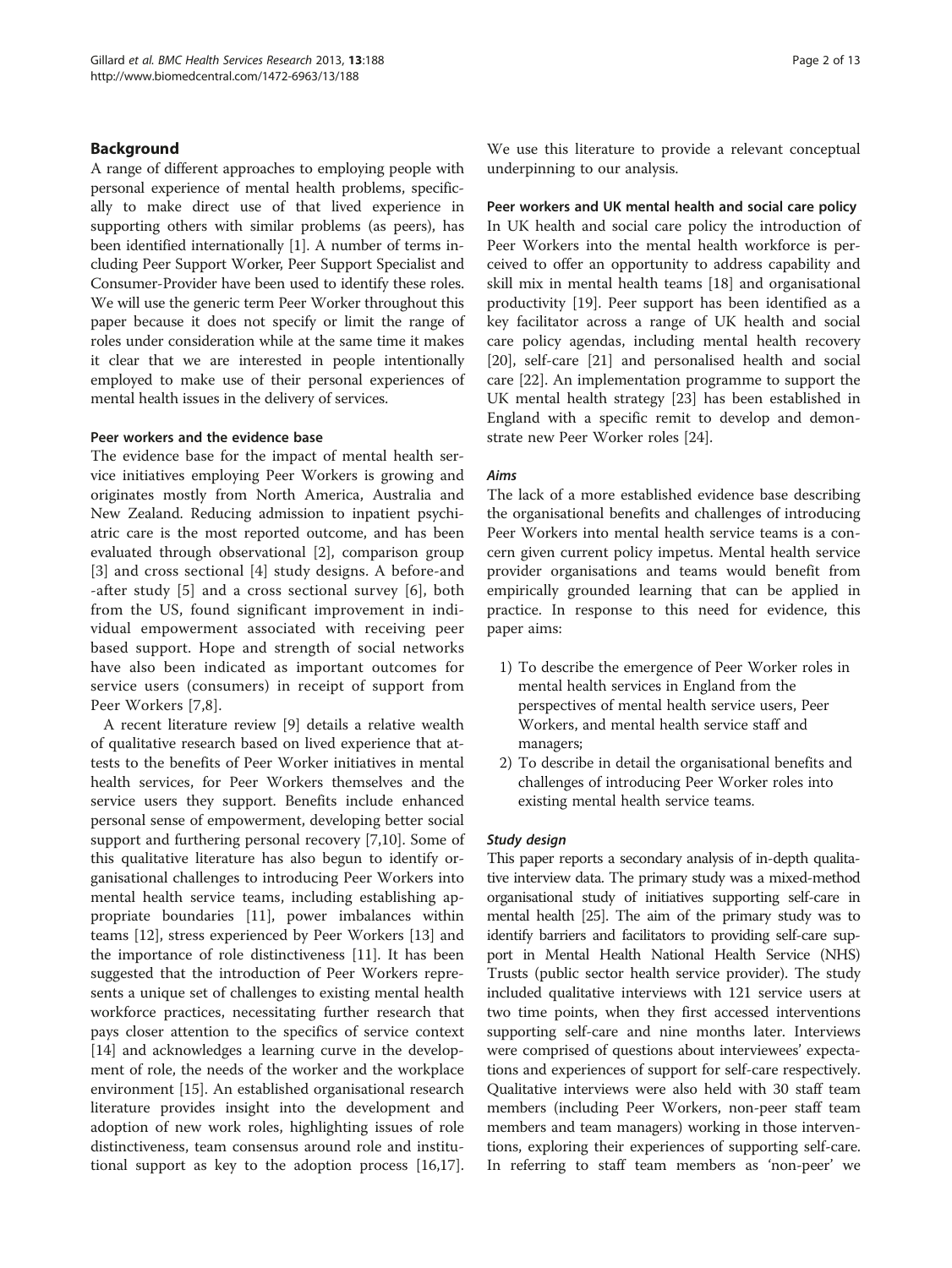acknowledge that staff in mental health services may have personal experiences of mental health issues, and that those experiences may inform their work. The distinction we intend to make is with staff specifically employed to explicitly and openly make use of those experiences in their work. NHS ethical approval for the study included analysis and reporting of anonymised, verbatim data in subsequent publications.

## Setting

Four English mental health NHS Trusts in three study sites developed innovative interventions providing support for self-care for mental health service users, all of which included Peer Worker roles as core components of the intervention. Each intervention had different arrangements for employing and training people with personal experiences of mental health issues to work as Peer Workers.

In a London mental health Trust peer support groups for people experiencing personality disorders were cofacilitated by Peer Workers (Support Facilitators) alongside Liaison Workers who were health and social care professionals. Support Facilitators had all used the peer groups in the past and were employed after expressing an interest in the role while using the groups. In an earlier incarnation of the project Peer Workers had been employed as volunteer Lead Service Users and also continued to use the groups. The service was then restructured and Peer Workers became paid employees of the Trust, first on the bank of temporary staff and then as contracted, part-time members of staff. Peer Workers completed an eight session training before taking up the role, and received ongoing training and supervision as part of the job.

In a South of England mental health Trust Peer Workers were employed as trainers supporting service users in developing Wellness Recovery Action Plans<sup>®</sup> (WRAP®) [[26](#page-12-0)]. Peer Workers were recruited through services in the Trust and were paid part-time employees of the Trust. They undertook WRAP® training themselves

Table 1 Study sites

and developed their own WRAP® plans before delivering training to a range of service users and Trust staff, either alongside professional trainers or on their own.

Two North of England mental health Trusts worked in partnership with community sector organisations providing community arts projects that aimed to support the social inclusion of mental health service users. A range of arts activities were co-facilitated or led by Peer Workers who had attended the arts projects in the past. Peer Workers were provided training and support by the community organisations and worked for the community organisations as unpaid volunteers or paid part-time employees. Key differences and similarities between the three study sites are indicated in Table 1 below:

#### Sample

The data reported and analysed in this paper were collected from 41 participants in the main study from across sites and across stakeholder groups; Peer Workers, their managers and the non-peer staff they worked alongside, and the service users to whom they provided a service. As a secondary analysis process, data rather than participants were selected for inclusion in the analysis (see Methods section below). Some participants – typically Peer Workers, managers and non-peer staff – talked extensively in interview about their experiences of being a Peer Worker or working with Peer Workers respectively, and so large amounts of data are included from those participants. Other participants only talked briefly about Peer Workers, particularly service users, many of whom only spoke about their decision not to become a Peer Worker. We reflect on this imbalance in the data in the Discussion section. Characteristics of participants are shown in Table [2](#page-3-0) below, indicating the role and site of each individual:

### Methods

In our original analysis of qualitative interviews we coded interview data, using qualitative analysis software, to a range of themes as part of the process of

| <b>Site</b>  | Peer Worker role                                                                                                   | Aim of the<br>service                                      | Recruitment<br>approach                                      | Terms and<br>conditions                                                           | <b>Training</b>                                                                    | Ongoing<br>support                                                    |
|--------------|--------------------------------------------------------------------------------------------------------------------|------------------------------------------------------------|--------------------------------------------------------------|-----------------------------------------------------------------------------------|------------------------------------------------------------------------------------|-----------------------------------------------------------------------|
| London       | Group co-facilitator (community-<br>based peer support groups for<br>people experiencing personality<br>disorders) | To build<br>empowerment;<br>develop coping<br>strategies   | Informally, as group<br>member                               | Initially, voluntary;<br>subsequently, paid<br>part-time member of<br>Trust staff | Eight session training<br>in supporting group<br>therapeutic process               | Regular formal<br>supervision;<br>ongoing training<br>with staff team |
| South        | Wellness Recovery Action<br>Planning® (WRAP®) Trainer for<br>people using mental health<br>services                | To enhance<br>personal<br>recovery and<br>self-care skills | Informally, as<br>completer of<br>WRAP <sup>®</sup> training | Paid part-time<br>member of Trust s<br>taff                                       | Completion of own<br>WRAP® training (seven<br>sessions); brief initial<br>training | Regular formal<br>supervision                                         |
| <b>North</b> | Group co-facilitator (community<br>arts projects for people using<br>mental health services)                       | To support<br>social inclusion                             | Informally, as<br>group member                               | Unpaid volunteer or<br>paid part-time<br>employee of arts<br>organisation         | Brief initial training                                                             | Informal one to<br>one support as<br>required                         |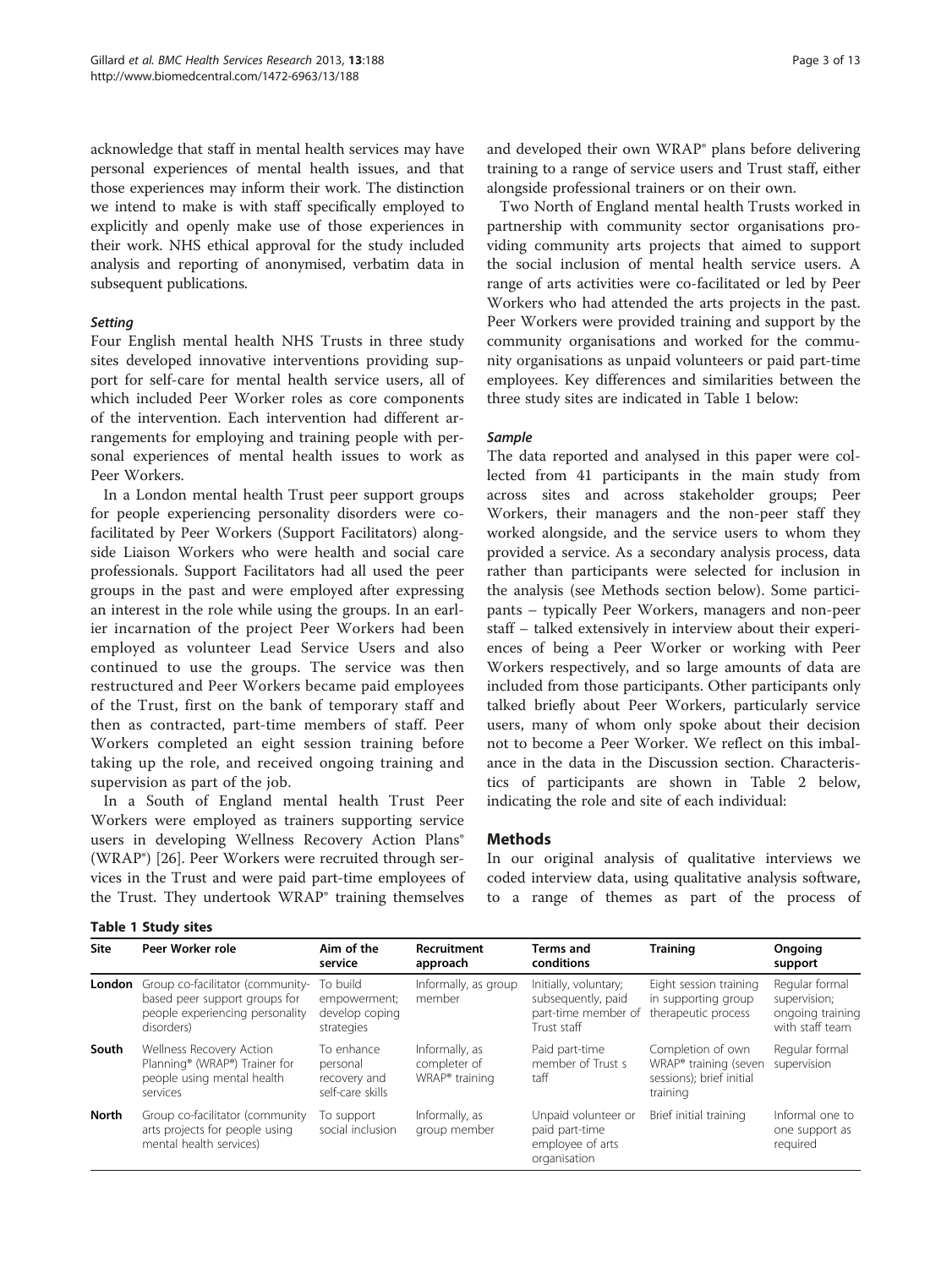<span id="page-3-0"></span>Table 2 Data sources

|               | <b>Managers</b> | Peer<br>Workers | Non-peer<br>staff | Service<br>users | Total<br>(sites) |
|---------------|-----------------|-----------------|-------------------|------------------|------------------|
| London        |                 | 3               |                   | g                | 15               |
| South         |                 | 6               | 4                 | ζ                | 14               |
| <b>North</b>  |                 | 6               | 4                 |                  | 12               |
| Total (roles) | 4               | 15              | 9                 | 13               | 41               |

understanding how mental health self-care was supported by UK mental health NHS Trusts [\[25](#page-12-0)]. Interview schedules had been designed to elicit data on support for self-care, and many interviewees spoke about Peer Worker roles during the course of the interviews. A number of the themes that emerged in our original analysis were relevant to the introduction of Peer Worker roles: 'new roles and relationships'; 'peer support'; 'service users as staff'. In the secondary analysis we collated data coded to those three themes and subjected that data to a secondary thematic analysis using analytical processes informed by Grounded Theory. Grounded Theory is an appropriate approach where there is little formal knowledge about a phenomenon – in our case, the organisational processes of introducing Peer Worker roles into mental health services – and where there is data of sufficient richness to enable the development of theoretical or conceptual understandings grounded in that data [[27\]](#page-12-0).

The secondary analysis was undertaken in five stages. First, the first author (SGG) completed a preliminary, open coding of the data collated for this analysis. Language from interview transcripts was used where possible in generating codes. Second, the first author developed a preliminary set of data categories that grouped together codes related in content and meaning. Third, the first author coded the whole data set to these categories using a process of constant comparison [\[27](#page-12-0)], refining category content and boundaries where necessary rather than fitting data to preliminary categories. The first three stages of the analysis process produced a provisional set of twelve categories.

The fourth stage of the process was designed to improve the methodological rigour of the analysis process through checking the validity of categories and the reliability of coding data to those categories. Two other researchers (SLG, KO) independently coded the first fifty sections of text coded by SG in stage three to the same set of categories. Data were coded to more than one category where researchers felt there was multiple fit, and not coded where they did not feel that there was an appropriate category. The researchers also made notes about the content, boundaries and appropriateness of categories.

The two additional researchers had not been part of the primary study team but were experienced service user researchers working with SG on a subsequent organisational study about Peer Workers in mental health services. As current or former users of mental health services the additional researchers brought a different standpoint to the analysis processes than did the first author; all three researchers had extensive experience of university-based mental health research. Through this process we sought methodological rigour not just as a simple test of reliability in the coding process but also as a means of understanding how researchers of different standpoints might interpret the data differently, thus enriching the analysis. Other work by members of the team has demonstrated how researchers of different standpoints can produce different 'analytical narratives' on the same dataset [[28](#page-12-0)] and how as teams we coproduce our analysis through discourse within the team [\[29](#page-12-0)].

The two researchers' coding was then checked against the first author's coding for agreement. Researchers were considered to be in agreement where they coded a section of text to at least one category in common. The first author was in agreement with one researcher – KO – on 74% of the 50 sections of coded text, and with the other researcher – SLG – on 70% of coded text. All three researchers were in agreement on 56% of text coded. These levels of agreement were lower than the findings of a similar process [[30](#page-12-0)] that reported four researchers agreeing on 65.5% of codes assigned to 39 sections of text (with three of the four researchers agreeing on 84% of codes). We decided that there was sufficient lack of consensus in the coding in this study to necessitate revision of the set of categories. Based on notes made by the additional researchers and on subsequent discussion we produced a refined set of eight categories. A number of new codes were suggested by the additional researchers that added meaning and complexity to the content of each category.

The final stage of the analysis involved moving beyond this set of descriptive categories and developing a number of focused themes [[31\]](#page-12-0) that would meaningfully address our research aim of identifying the organisational benefits and challenges of introducing Peer Worker roles in mental health services. We did this through an iterative process of looking for relationships in our data that had meaning across data categories, moving back and forth between those emerging thematic relationships and our dataset as a whole in a further process of constant comparison [\[27\]](#page-12-0). This process was led by the first author with feedback from the other authors until a focused set of themes was agreed. We use the role adoption literature we refer to elucidate those emerging themes in the Discussion section.

### Results

A set of five focussed themes was developed, as described above, and these are presented in the commentary that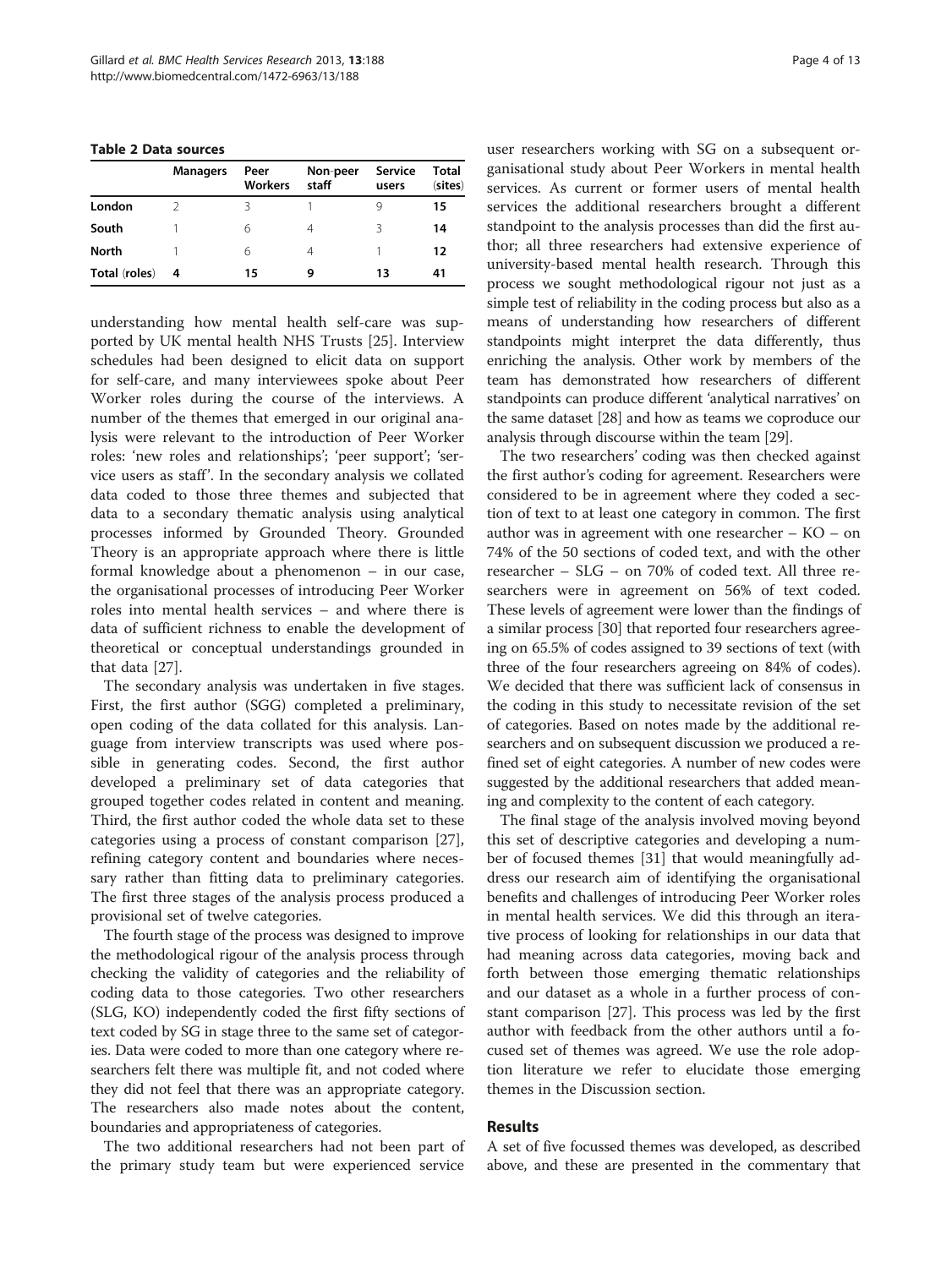follows. The sets of codes, categories and themes produced through this process are illustrated in (Additional file [1:](#page-11-0) Table S3) below, indicating how themes 'cut across' our categorical organisation of the data:

As well as fulfilling our first aim – to describe the emergence of Peer Worker roles in mental health services from a range of stakeholder perspectives – the five themes also serve our second aim; to develop understanding at an organisational level of some of the benefits and challenges around introducing Peer Worker roles. We begin by exploring a range of issues around the recruitment process and how potential Peer Workers were identified in our cases. Once recruited, our provider organisations had to work on integrating new Peer Workers into existing mental health services teams, and that experience impacted on identity for the individual Peer Workers involved. In all our study sites the introduction of Peer Workers into team challenged existing practice boundaries. Finally we consider the extent to which a distinctive body of practice was emerging in the work that Peer Workers were doing. Our analysis attempts to develop understandings of these processes and dynamics that are informative for other mental health providers and teams as they develop and introduce new Peer Worker roles.

## Who becomes a peer worker, how and why?

This theme emerged from a large body of data around employment issues and the perceived benefits of working as a Peer Worker. In all our cases Peer Workers were recruited directly from the service they would be working in through an informal or semi-formal process; staff working in the service approached service users who they thought might be appropriate and asked them if they were interested in taking on the role. In the South of England case past experience of using the service was widely seen as an asset to taking on the Peer Worker role:

It's actually very similar to being part of the group because it is still about sharing experiences and giving examples. It's just that rather than being asked for those examples … it is more a case of 'this is how it is, this is an example, how does that, does that gel with you?' (South Peer Worker)

In all cases Peer Workers' motivations for taking on the role were largely around using their own, often difficult experiences of mental illness to help others with similar experiences:

If the young people want to talk to me my ears are there, my shoulder is there and everything they say is confidential and I would try to help them the best I can as well as what I've had done to me really, helped been supported. (North Peer Worker)

I have empathy with people and I felt I can give. (London Peer Worker)

In contrast, managers in all sites spoke about the benefits to the individual Peer Worker of the role as a developmental opportunity, and particularly as a route to further employment. In each case the potential benefit to Peer Workers was an important rationale for employing service users in Peer Worker roles:

It's good for the support, people want to become support workers, it gives them experience of working with people, it gives them group facilitation skills, personal development skills, self confidence, self esteem and probably, so it's very good for them. (North manager)

This data is suggestive of a tension between the motivation of recruiting managers, at least in part preselecting potential Peer Workers on the basis of their likelihood to benefit personally, and the motivation of service users to work as Peer Workers on the basis of sharing their personal experiences with other service users. This tension is explored further in the data analysis that follows.

Once approached about becoming a Peer Worker, service users weighed up the pros and cons of taking on the role. Some London service users were put off from taking on a Peer Worker role because the issues they would have to deal with were too close to their own experiences. It should be noted that the group in London often supported service users experiencing severe crises:

With this it felt more sensitive, it felt more close to the bone. (London service user)

It might not suit me, like I'm trying to get away from mental health stuff … I'm doing quite well at the moment. (London Service User)

In London a manager and Peer Workers also queried whether prior experience of using the service was sufficient criteria to work as a Peer Worker:

It was designed to be self-selective so that people could come along and you know it's a very difficult thing, what you think you can do and what you can actually can manage, they can be two very different things … people think 'actually I really can't do this work, I am really not willing to go this far.' (London manager)

We put ourselves forward and then it's processed by the management, and because we've been in the groups, you meet the criteria. (London Peer Worker)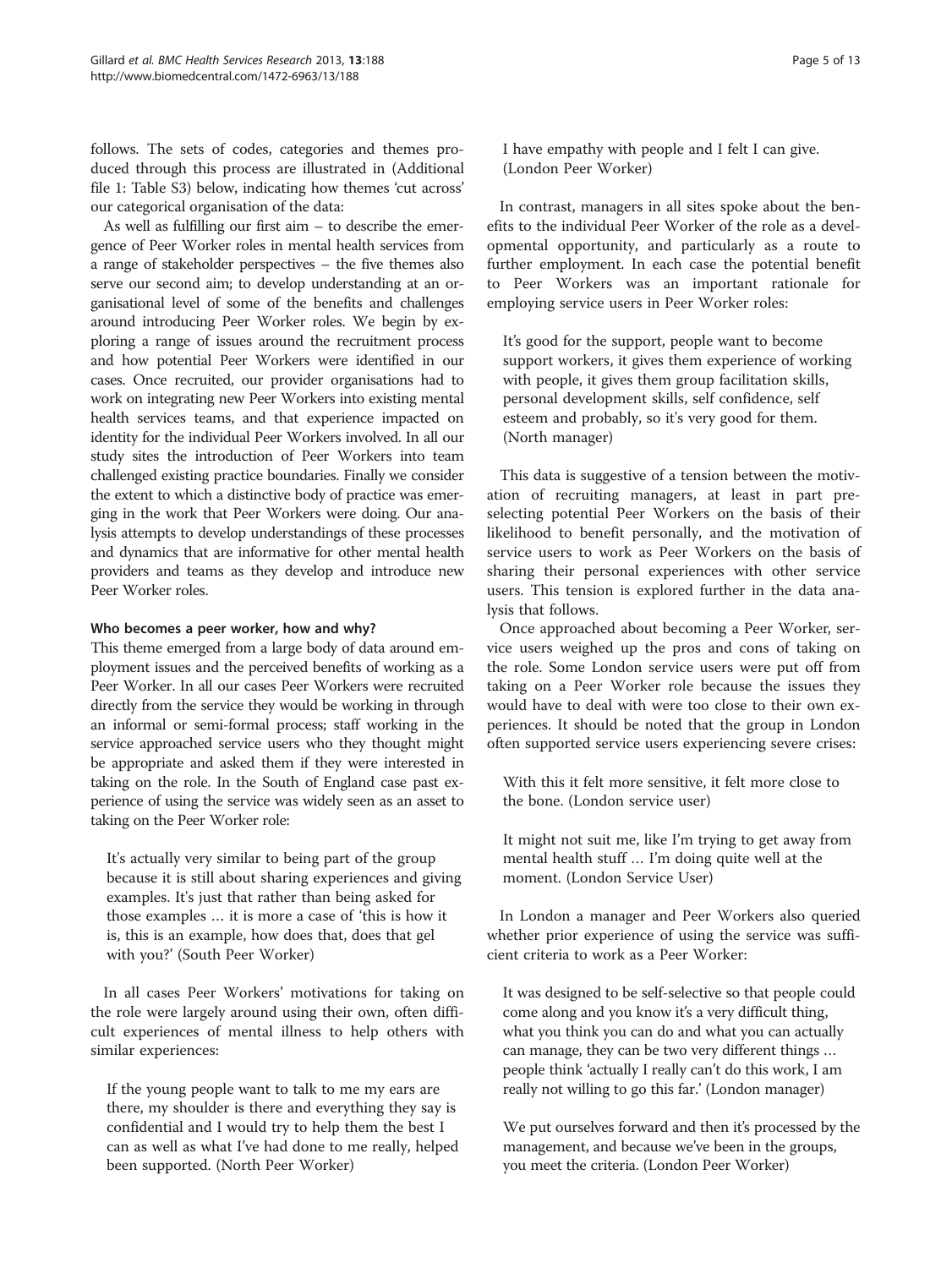A range of interviewees reflected on the importance of being ready to take on a Peer Worker role:

There was a time when I wasn't ready … I'm more flexible, I've learned to be more flexible. (South Peer Worker)

No. That would be something way, way in the future. You can do that but you have to be ready. (London service user)

In London Peer Workers and a manager reported drop out during training or early into the post among Peer Workers who found the role more demanding than they had anticipated:

Some members started and they found out it was too difficult for whatever reason, so we lost a few you know, initially (London Peer Worker)

We started off with a group of nine … At the end of that training we had five people and then two months later the number dropped and we were down to four people and then those people were the ones who said "listen, I find it really difficult, I am finding it difficult to manage this working in the groups" and so then they progressed. (London manager)

This data is indicative of possible limitations in informal or semi-formal recruitment approaches. Where the rationale for working as a Peer Worker might be different for recruiting manager and potential Peer Worker, individuals might be selected who are not best placed either to benefit personally or to deliver benefits to the service. In addition, in a service that is clinically demanding – such as the personality disorders project in London – the role might be particularly challenging if clinical issues are close to the Peer Worker's own experience.

## Building new teams

A further body of data, focused on the Peer Worker/ non-peer staff relationship, alludes in detail to processes of building new teams that incorporate both peer and non-peer staff roles. Staff and managers spoke positively about their new relationship with former service users and felt there was equality in the relationship:

I'm working alongside those individuals as my colleagues so I'm not … working with them in any other capacity other than on an equal footing … it's not any different. (South staff )

Difficulties implicit in the changing relationship were acknowledged:

You have to be on your best behaviour, because if you get upset, if I get upset I'm worried that people are going to think, 'ooh, she's having a service user moment'. There's lot of pressures to kind of gain acceptance. (London Peer Worker)

… suddenly they're a colleague and you get to hear about things that you weren't privy to before and that feels odd and needs time to sort of settle in, to manage. (London manager)

For Peer Workers these difficulties in renegotiating relationships seemed to impact directly on their experiences of joining existing teams. Peer Workers did not share the view that they were equals in the new team:

I wouldn't say that I feel completely like I'm a member of the team … I guess I'd still feel somewhat inferior in, I don't know, how I'm seen by the team or by members. (London Peer Worker)

Some staff identified resistance in the existing workforce to the introduction of Peer Workers into the team:

At first some of the staff were quite negative you know. 'Oh we can't do that, what if he becomes ill?' … but now they're used to him and see that he's a very good worker and that he works really well and everybody's very fond of him. We all get on very well so it's worked out. (North staff )

It was recognised that the source of this resistance might lie in the training and background of existing staff; a sense that their roles and responsibilities might be threatened by a new Peer Worker role:

You always have a very small minority, as well, that get quite defensive about their roles, and their responsibilities and their occupation, and, well 'are you saying that we're not doing it right?' (South staff)

The flexible terms and conditions of employment offered to Peer Workers were often appreciated, enabling Peer Workers to work when they felt well and reducing experiences of pressure resulting from the role. However some Peer Workers felt that those terms and conditions devalued the role and contributed to a sense of hierarchy:

I think there's aspects of the role that are really frustrating, such as being on bank staff is really hard sometimes … having a group cancelled just feels crap sometimes … because I'm a co-facilitator, if my co-worker is on leave and the group is cancelled, I don't work, which means I have less money. (London Peer Worker)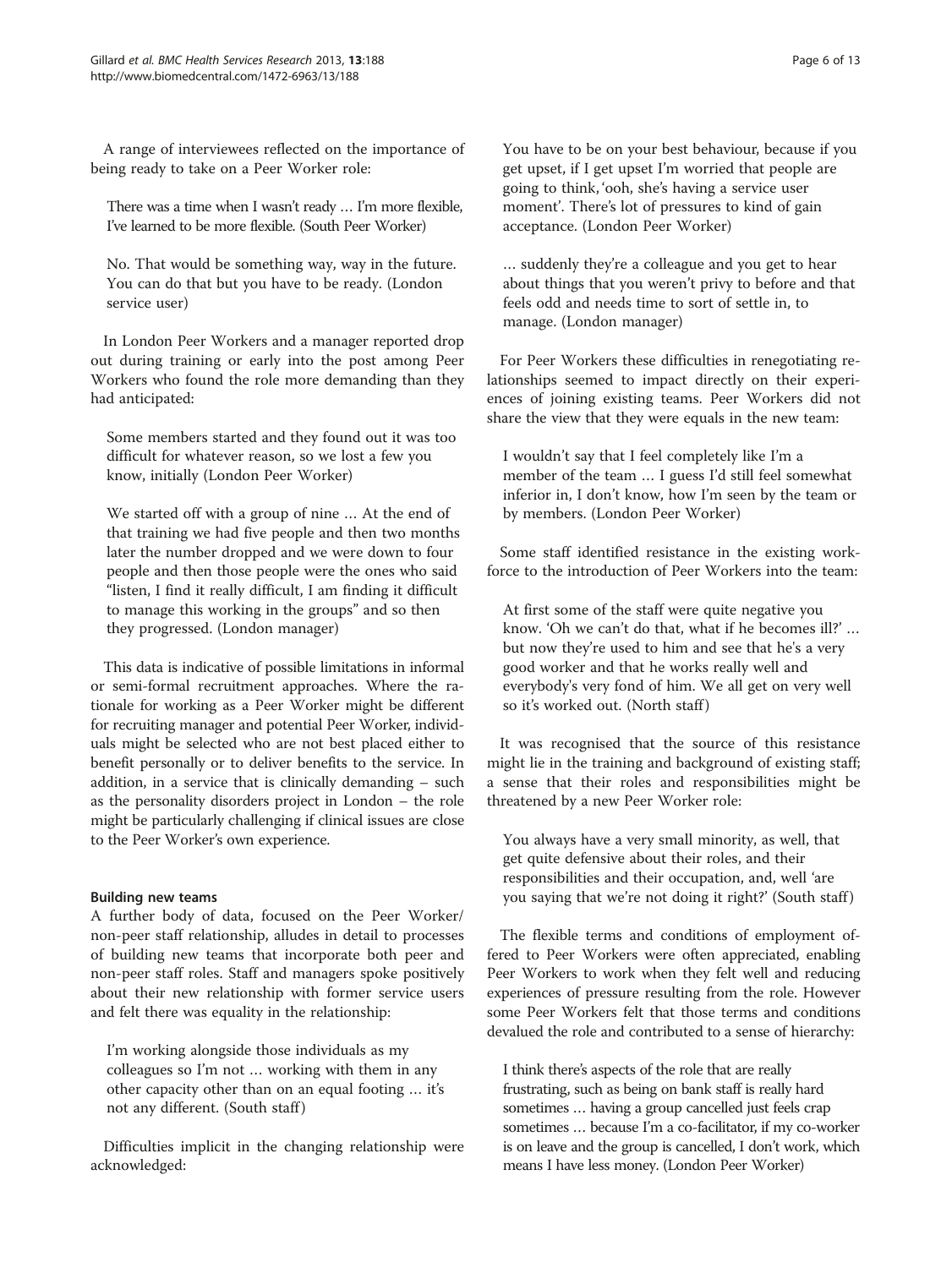There is a hierarchy in terms of payment and position. (South Peer Worker)

In the London site Peer Workers could feel disempowered by the working arrangements: You end up feeling powerless a lot of the time because of how things are set up. (London Peer Worker)

The step-up, step-down was supposed to be empowering to people, so they could stand down when they didn't feel able to work. But on a couple of occasions it's been sort of used to tell us not to come in, so that's sort of really difficult. (London Peer Worker)

Again in the London case – where work was more clinically based – there seemed to be a mismatch in expectations. Peer Workers' lack of specific clinical training and knowledge meant they found it difficult to participate fully in team meetings or to take on the role in group work they had hoped to. This experience was also acknowledged by a non-peer member of the team:

If I'm in that meeting and I say something that isn't, sort of psychodynamic, it might be a kind of practical idea, then … it's never like criticized, but I just feel that, it's not the way things are done. (London Peer Worker)

The initial idea of Lead Service Users taking the groups was so they, members would be even more empowered, really, and run their own groups, but that didn't kind of happen … when the service started up, it was organized around a clinical model, a kind of clinical direction, being led by a doctor, and the team meetings had a sort of psychodynamic basis, so I think there were certain norms established that would have made it difficult to become what it intended to be. (London staff)

Being a peer worker: an experience of conflicted identity Not quite being able to feel part of the staff team also seemed to be reflected in a conflicted sense of identify reported by many Peer Workers. There was consensus among both managers and Peer Workers that the Peer Worker role did offer an alternative, positive identity that was focused on something other than mental ill health:

It's very powerful how it lifts people out of that sick role, to say,'let us give them a job, here's some responsibility, I believe in you, you can do this'… (South manager)

It's almost made me feel normal in inverted commas, it's been a big thing, a great positive and I really look forward to going every time. (North Peer Worker)

However, both Peer Workers and their non-peer colleagues acknowledged that the Peer Worker identity was complex, noting that the role enacted neither a wholly service user-, nor wholly staff identity:

It's quite a hard place to have that middle ground and being not quite professional, not a service user. (London Peer Worker)

Particularly when you've got a service user running the group with you as well, they're in this sort of 'noman's-land'. They're not quite staff, they are staff, but they're not quite the same, because you can't share certain information with the service users that you might with other staff. (South staff )

The transition at the London site between informal and formal roles provided an opportunity to explore how the challenges of a conflicted identity can be exacerbated by the structuring of the role:

This idea of Lead Service Users as somebody who could … be a member of the group one day and the next day working in the group, created enormous conflict for them … (London manager)

We were meant to be users and stepping up and then stepping down in our groups … other members found doing the same role that they felt intimidated by the members knowing what was wrong with them and they'd seen them in vulnerable situations. (London Peer Worker)

## Challenging boundaries

Peer Workers, managers and non-peer staff all made specific reference to the importance of boundaries both within the team, and between Peer Workers and service users. In all cases there was a perception that the introduction of Peer Workers into existing teams had challenged the boundaries those teams had been used to working within:

We were being with a client and [the Peer Worker] would just burst in and sit down and start listening to what was going on which was very confidential and everyone was getting very upset and angry with him. (North staff)

I think the relationships have to change because, although I don't see the role of the facilitator as the same as a traditional health care professional, there are still boundaries, and the boundaries are there for people to sort of come up against and give limits. (London Peer Worker)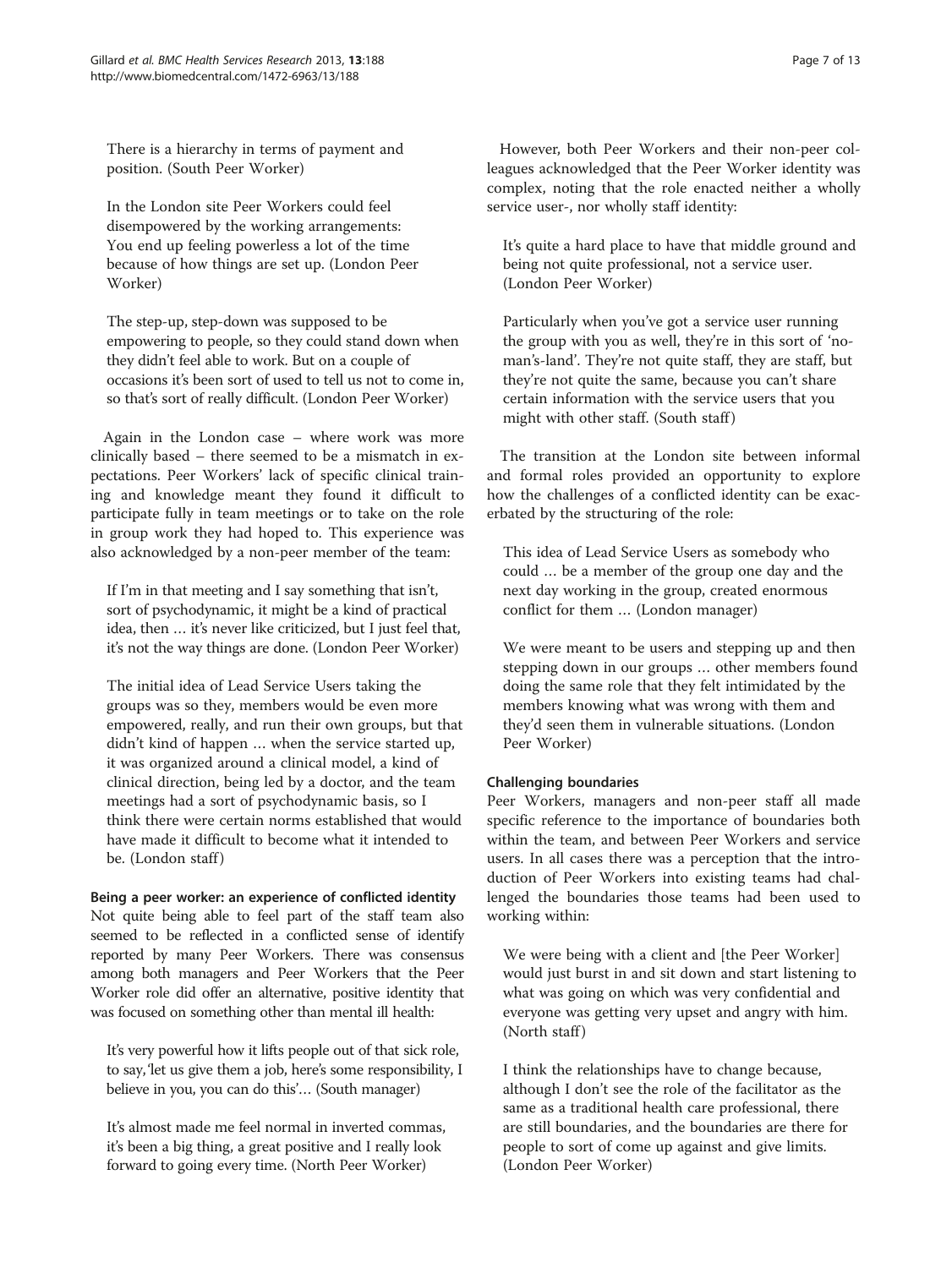The need to establish and maintain boundaries seemed in large part to stem from awareness within teams of the mental health needs of new Peer Workers, and that they retained a duty to support Peer Workers with their mental health:

When we first employed our member of staff, he wasn't really complying with his medication. We didn't realise at the time and [he] was becoming quite ill and quite psychotic at times … but we kind of missed the early signs and we all felt terrible because we should have known, working in mental health, about what was happening to him … (North staff )

… the sort of support and supervision they need is actually different to other members of the team, and the flexibility, or working with somebody who may have their own health crises for one reason or another, needing more support. (London manager)

As a result the response from teams to boundary issues was often protective in nature, putting measures in place that would reduce the exposure of the Peer Worker to situations where professional and social contact might overlap:

There has just been written a service user policy for when they're in that no-man's-land, because I know they've been giving out their phone numbers and meeting, and it's been quite difficult. (South staff)

Any referrals we get from this particular area we don't pass on to this member of staff … because he has friends amongst the service users in this particular area … he goes out socially with them and so that would have made relationships a bit difficult really. You know if someone was going through problems they might not have felt they could talk to him. (North staff)

Supervision and training for Peer Workers was described as further reinforcing boundaries:

We offer supervision to people and again a lot of these issues can be addressed and you know we have to put in boundaries about confidentiality. (North staff )

You may be asked by a member 'where do you live?' or 'have you taken this medication then?' … role playing deals with these boundary issues, what to do if you're asked a question like that, role playing different ways in which to respond and deal with this. (London Peer Worker)

This culture of 'being boundaried' seemed to have been absorbed by Peer Workers in the London case, who raised the issue of being boundaried in their work with service users:

I do have to remind myself of the new role. I might be asked by a member 'where do you live?', or 'have you taken this medication then?' I have to be boundaried for them and for me. (London Peer Worker)

… having to have boundaries with service users is like, different. Especially when … someone shows sort of sexual interest in you, or too much attention, or pats you on the back or touches you in some way, and you think 'well they can't really do that' … it's difficult to try and sort of tell people that because it kind of distances me more from being a service user, which is good I guess, in doing the job … it's about safety, your own as well as the group member's safety. (London Peer Worker)

For some Peer Workers this sense of distance and boundaried conduct was associated with professionalism:

There is a degree obviously to which you have to be professional … how you conduct yourself … professional conduct is something that is covered in the training … I do feel like a professional when I'm up there. (South Peer Worker)

This man who was a patient … said something to me before quite sexist about a certain part of my body … and I had to bite my lip … I don't know if that's like a normal thing that people who work here think, they develop a thick skin. (London Peer Worker)

This data raises a question about the extent to which a protective approach to boundary setting within the team might, in creating this 'safe distance' between the Peer Worker and service user, inhibit the Peer Worker in giving of their personal experiences of mental health issues in supporting service users. As noted above, this was often Peer Workers' motivation for taking on the role and we explore below the extent to which this 'giving of personal experience' was seen as a component of the emerging practice of Peer Workers.

## Is a body of peer practice emerging?

Our study collected a large body of data on the perceived benefits to the service and the staff team of the introduction of the Peer Worker role. Both Peer Workers and non-peer staff said that they thought that having someone on the team who had experienced the service at first hand helped to engage service users and to role model progress: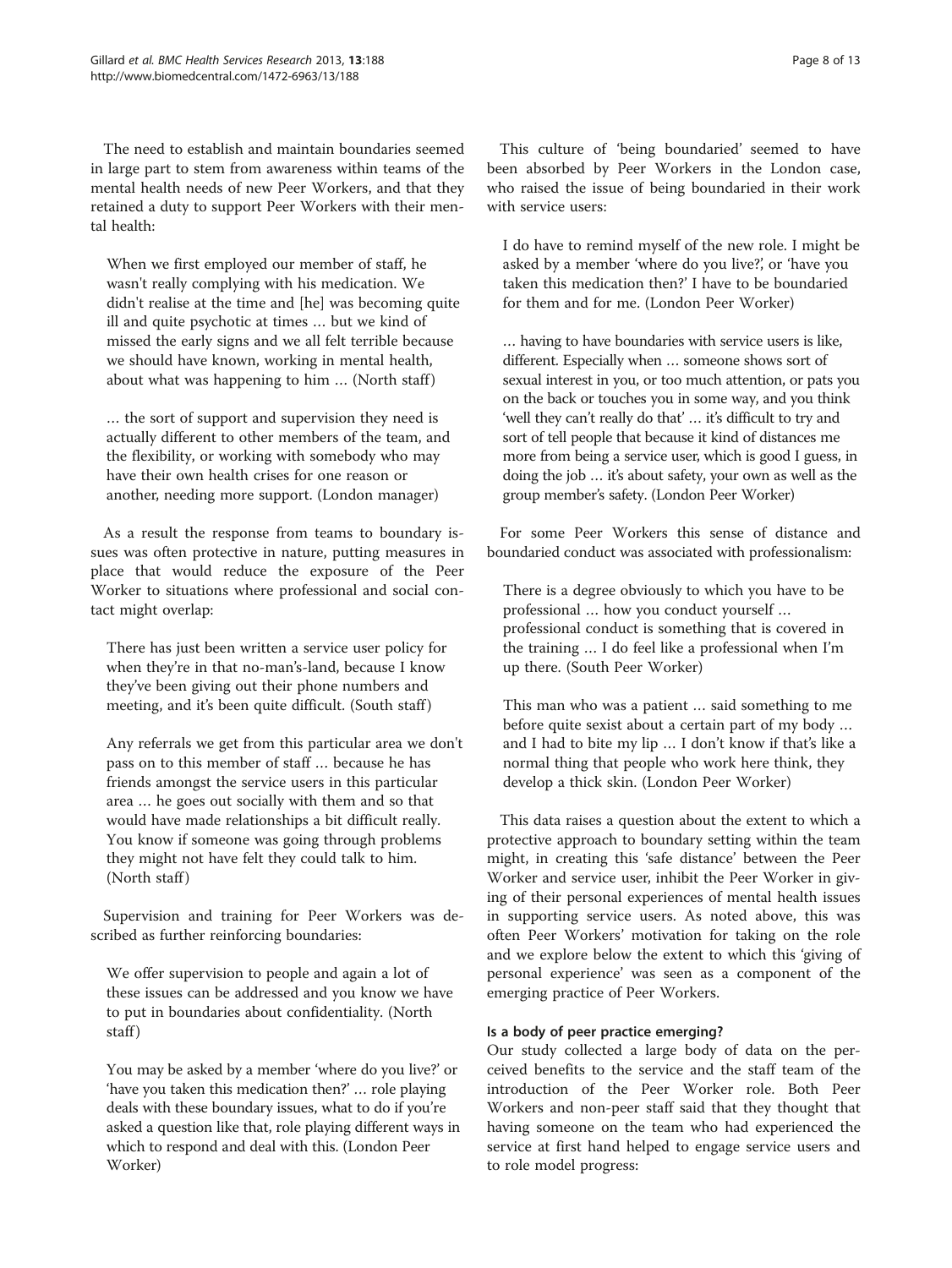It was very useful to be able to have service users who have actually used it and are really able to sell it to you. (South staff)

I've been there, done that and bought the t-shirt so I want to put my experience through to them and how to lead them into that right direction instead of going downhill like I did. (North Peer Worker)

It gives us role models for other people that you know people can do it and can move on and progress. (North manager)

Non-peer staff, managers and service users all thought Peer Workers brought insight to the team that would otherwise be lacking:

We sometimes feel as if, 'are we imposing things on people and being too patronising with the decisions we've made and the groups we're operating?' … but having a service user on the staff brings us down to earth a bit and kind of opens our eyes a bit more because when you're working you have wonderful ideas of what's good for people, but that might not be the reality of it and we can check it out with our [peer] member of staff. 'What do you think? Do you, as a service user as well, do you find that a bit patronising or a bit too much or what do you think?' (North staff)

She was obviously a lot more like tuned in about the structure of the groups and the way that it should go. (London service user)

Managers also identified that Peer Workers brought additional skills and resources to the team:

It makes service users feel comfortable, it makes us approachable, makes it relaxed, makes it safe … You're drawing from a larger resource pool of skills as well because your staff, if it's service users as well so it's unlimited really. (North manager)

This data is suggestive of an emerging body of practice characterising the Peer Worker role, incorporating a number of key elements: demonstration or role modelling of personal recovery to current service users; bringing insight and knowledge to the staff team (enhancing the team's skills mix); creating a more engaging, relaxed environment that feels safe and is conducive to talking and listening. However, the 'giving of personal experience' that Peer Workers envisaged when they took on the role seemed to remain problematic in the context of the boundaried role that we described above:

'… it has been quite hard to assert myself sometimes and, you know, try and be a professional.' (London Peer Worker)

In the London case Peer Workers articulated the personal costs of that giving:

Well as a user and being a staff, the risks are that certain things are brought up to you at times. You know, something that can be very painful. (London Peer Worker)

I guess I'm trying to … look out for my own needs … it just ends up feeling worse if you feel that you're giving, giving, giving and not really getting things back. (London Peer Worker)

At the same time there was a sense that the support and training that was on offer did not always help Peer Workers deal with these issues:

There's the clinical supervision, to sort out things like boundaries with members and what happens in groups, and there's management supervision to sort out stuff like time sheets and hours but that doesn't, it feels like banging your head against a wall sometimes … (London Peer Worker)

There have been ideas maybe to do you know, like an introduction to group analysis, or something, but nothing kind of, nothing beyond that really. I haven't sort of undertaken any formal training to be a group facilitator. (London Peer Worker)

Again this data speaks of tensions; between what Peer Workers were expected to do (the practice that was valued), and what 'in practice' they actually did. The Peer Workers we interviewed wanted to give of their personal experience in supporting others, recognised the difficulties and costs of doing this and felt that they were not always supported to do so. The managers and non-peer staff recognised and valued a number of assets Peer Workers brought to the team, but this did not seem to include the 'giving of personal experience'. Indeed there was a sense that to do so crossed boundaries that were carefully established to protect Peer Workers and service users. This apparent conflict between 'giving of personal experience' as a Peer Worker and 'trying to be a professional' (to maintain the prescribed, boundaried role) seemed to encapsulate the tensions inherent in the Peer Worker role and to constrain the emergence of a distinctive body of Peer Practice that the whole team could agree on.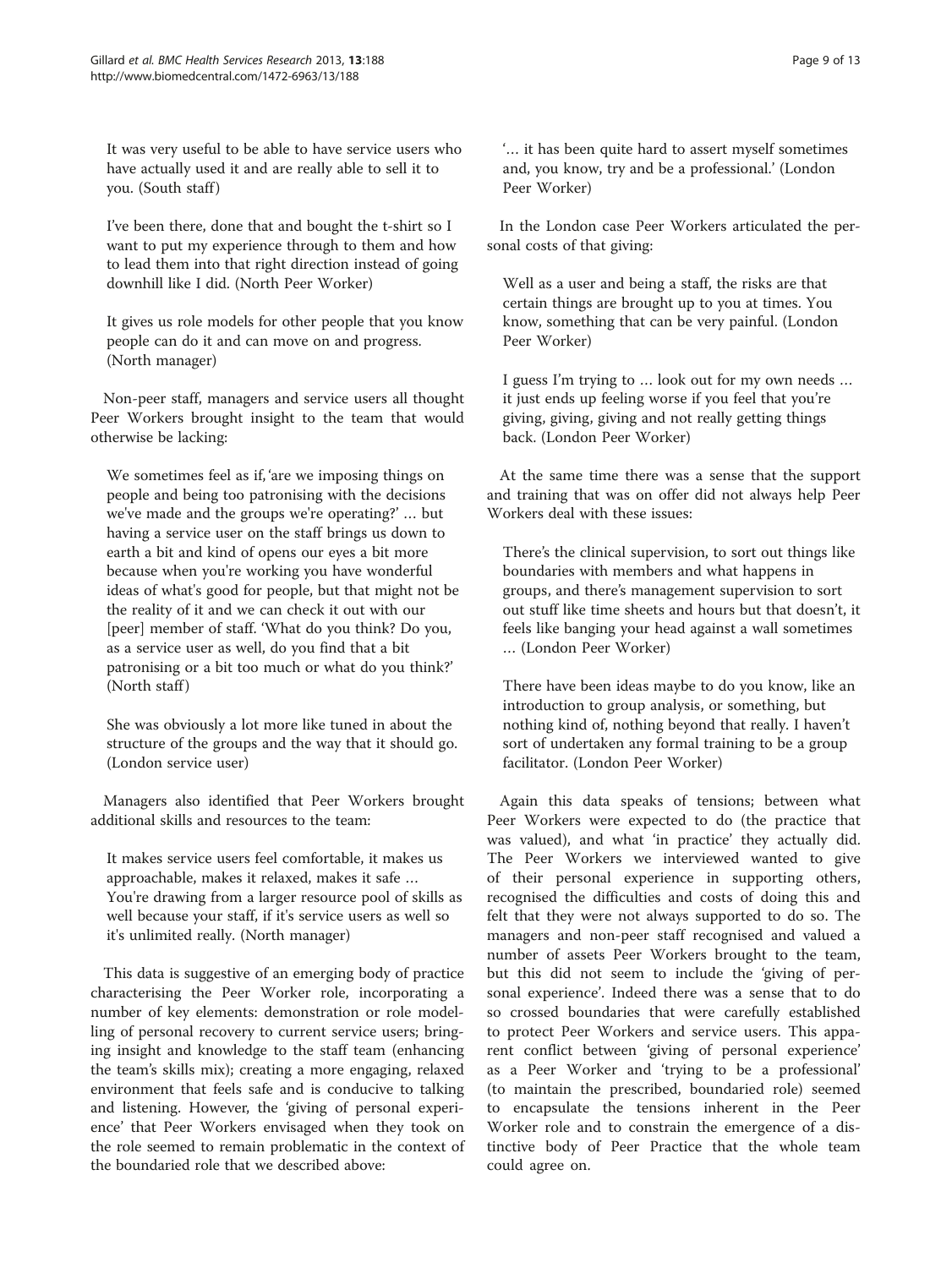## **Discussion**

The data presented above describes the introduction of Peer Worker roles into a number of mental health services in England. While reflecting much of what has been observed internationally about the introduction of Peer Worker roles [[7,9,13\]](#page-11-0), our analysis was further suggestive of a number of challenges to the development and operationalisation of the role. Organisational research literature on the development and adoption of new work roles [[16,17\]](#page-12-0) informed our analysis process, offering a conceptual underpinning that enables us to bring insight to the introduction of Peer Worker roles into mental health services more generally. We discuss our themes as presented above in the context of this literature, as well as other emerging research on Peer Worker roles in mental health services.

In this study we had the opportunity to explore the introduction of Peer Workers at an early, often experimental stage in the developmental process as teams learnt from the experience. Peer Workers were recruited though informal, or semi-formal processes, directly from the service itself in all our study sites. Reflecting other recent findings, service users' decision making about whether or not to take on the role was at least in part shaped by how 'ready' they felt [\[32](#page-12-0)]. Existing Peer Workers had been motivated to take on the role as an opportunity to use their personal experiences to help others who shared similar problems, although managers sought to recruit those individuals who they thought would benefit most from employment as a developmental or vocational opportunity. Research into new nonprofessionally qualified support roles in education and social work has suggested that these roles can either become a first step on new career pathways where the work is worthwhile and satisfying, or employment 'ghettos' where new workers find their role to be a repository of professionals' unwanted tasks [[33](#page-12-0),[34](#page-12-0)]. Lack of a clear job description has been shown to result in allocation of task outside of the job role as perceived by Peer Workers [[35\]](#page-12-0). While we did not find evidence of Peer Workers being asked to undertake low value tasks, our analysis does suggest that clarity of expectation at the point of recruitment is crucial, and that the informal or semiformal recruitment processes in place in our cases did not facilitate shared expectation.

We did find evidence that the introduction of Peer Workers into existing teams was challenging. Non-peer staff told us of some professional resistance among colleagues towards the introduction of a new role. Resistance to workforce change and defence of professional jurisdiction has been noted more generally in the organisational literature [\[36,37\]](#page-12-0), while nursing research has indicated concerns among professionals about dilution to the skills mix [[38](#page-12-0)] and impact on quality of care [[39](#page-12-0)]

where non-professionally qualified roles have been introduced into existing teams.

Our evidence suggested that professional resistance was not the main barrier to the introduction of Peer Workers into teams. As has been suggested elsewhere, the flexibility built into Peer Worker roles to offer reasonable adjustments to working conditions also worked to maintain hierarchies within teams [\[12\]](#page-11-0) and could result in Peer Workers feeling disempowered. We also found, as have others [[11,](#page-11-0)[40\]](#page-12-0), that non-peer team members and managers emphasised the importance of management of boundaries, reinforced through training and supervision, primarily to protect Peer Workers themselves and enable them to maintain good mental health in the workplace. As such our analysis suggests that the non-peer team exercised a benevolent power over their Peer Worker colleagues that might constrained the extent to which Peer Workers felt able to engage closely with service users in their work, so impacting on the potential distinctiveness of Peer Worker roles. The generic role change literature emphasises the importance of this distinctiveness if new roles are to be successfully adopted [[17](#page-12-0)], observations echoed in other research into mental health Peer Worker roles [[11](#page-11-0)].

Peer Workers indicated that they took on the role because they wanted to use their personal experiences of mental health issues directly in support of others. Nonpeer team members and managers valued Peer Workers as role models for service users, in bringing fresh insight into the team and in helping to create an engaging and comfortable environment. Consensus on role expectation has also been shown to enable the meaningful combination of roles within teams [[41\]](#page-12-0), while role conflict and confusion has been identified as undermining the integration of new support roles into existing mental health service teams [[42\]](#page-12-0). Institutional support, including appropriate training and supervision, has been identified as another important facilitator of role adoption [[17\]](#page-12-0). Our analysis suggests that, perhaps as a result of this lack of consensus and/ or a perceived lack of support, Peer Workers felt inhibited or unsure about the extent to which they were expected to, or would be supported to 'give of themselves' in their work.

Further, for new roles to be successfully adopted, organisational research suggests that the incumbents of new roles need to feel that they bring power to the team, as defined by a specific body of practice, especially if they are non-professionals [[17](#page-12-0)]. It seems that Peer Workers in our study were not enabled to demonstrate the agency, or to directly influence the way the team works, that is understood to define an empowered actor in the workplace [[43\]](#page-12-0). Studies of new HIV/ AIDS peer support educator roles [\[44](#page-12-0)] as well as other new roles in mental health services [\[45](#page-12-0)] are similarly indicative of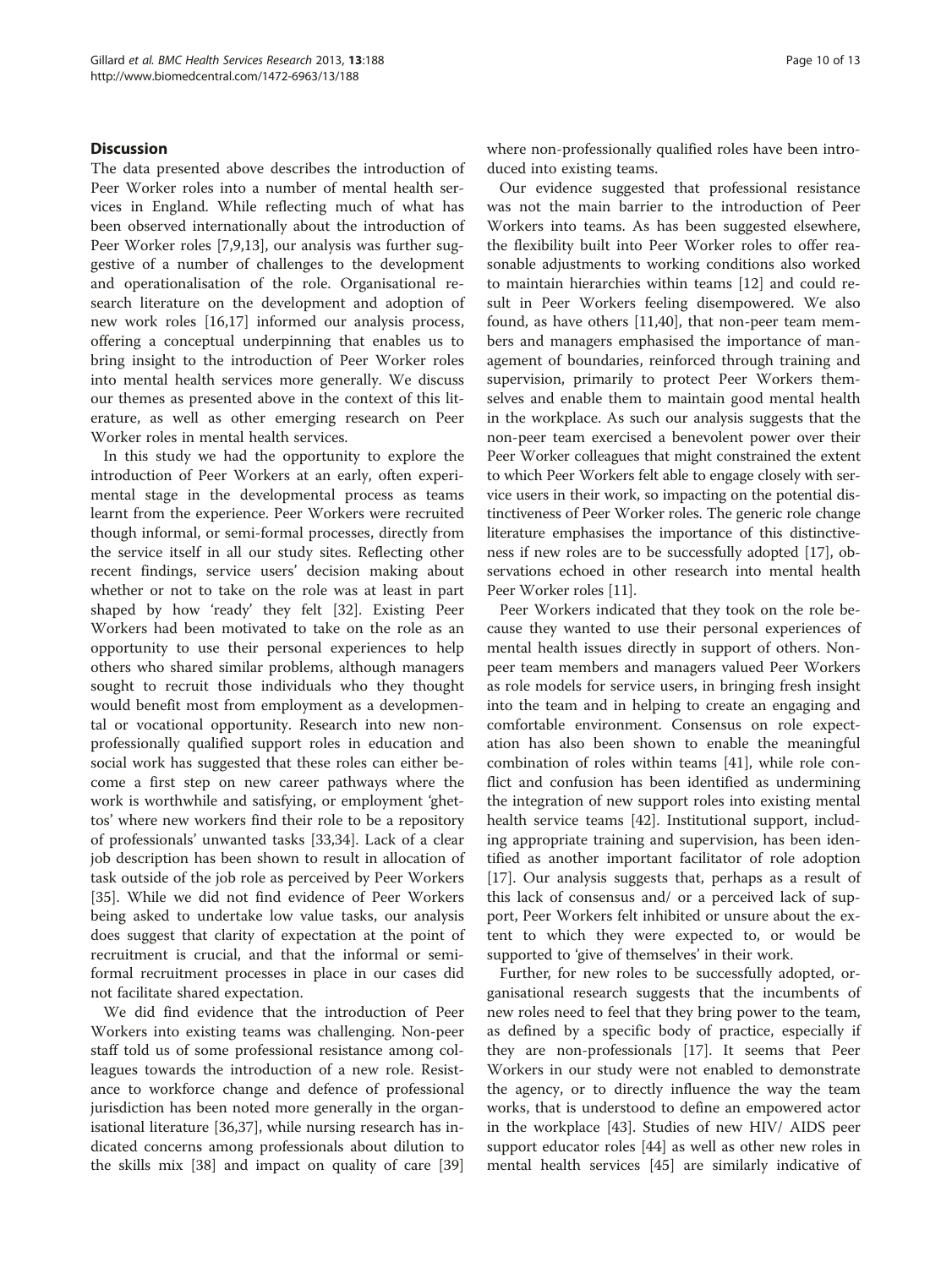how role adoption can be constrained where these conditions of shared expectation, role distinctiveness and enabled agency are not met.

Where Peer Workers in our study felt that they had not been accepted into the team as equal partners [[46](#page-12-0)] – and especially where they felt they lacked the skills or training to engage in aspects of teamwork that required a specific clinical frame of reference – this dynamic also perpetuated a sense of not quite joining, or of remaining 'other' to the existing team [\[32](#page-12-0)]. The complexities of the Peer Worker identity were articulated; of neither being able to identify comfortably as staff or service user. Negative aspects of the 'peer provider persona' were also identified in a recent qualitative study of challenges faced by Peer Workers [\[35](#page-12-0)]. It might be that, in the absence of consensus on what constitutes peer practice, a distinctive sense of 'being a Peer Worker' with which to positively identify was somehow lacking.

## Strengths and limitations of the secondary analysis approach

Potential weaknesses in secondary analyses of qualitative data have been identified where there is not a good fit between data collected in the primary study and the questions asked of the data in the secondary analysis [[47\]](#page-12-0). Our primary study was designed to elicit data on expectations and experiences of support for self-care provided by mental health services. We noted that many of our interviewees spoke about the role of users of those services employed as staff; the role was identified as a valuable aspect of support for self-care and the data to warrant closer analysis [[25](#page-12-0)]. As such there was a reasonably good fit between primary data set and secondary analysis questions. However that fit was not even across the dataset. There was a relative lack of data from service user participants (compared to Peer Workers, nonpeer staff and managers, from most of whom data was collected). A number of service user participants spoke about whether or not they felt ready to take on a Peer Worker role, but our interview schedule did not further elicit their views on their experiences of being supported by Peer Workers. This data would have strengthened our exploration of an emerging, distinctive body of peer practice. Future research in this area should be careful to address specific questions across a full range of relevant stakeholders. In addition, data informing some of our themes came predominantly from the London site, perhaps because that team had been most pro-active in trying to integrate the new role into the team. Again, a primary study around the introduction of Peer Worker roles in mental health services would set out to elicit similar data to investigate team building dynamics in a range of service specific contexts [[14\]](#page-12-0).

As strength, the robustness of our analysis was enhanced by the input of two service user researchers. New codes were created that foregrounded issues neglected in the preliminary framework, including staff retention of benevolent power as a constraint on the development of distinctive peer practice, and the experience of a conflicted Peer Worker identity. Issues such as flexibility and hierarchy were flagged as more than employment issues, characterising tension inherent in the Peer Worker experience. These issues helped shape the emergence of our meaningful themes. This crosschecking of the analysis by two researchers who were independent of the primary study, but who as service user researchers worked from a complementary standpoint was a strength of our approach, increasing the rigour of the methodological process and the explanatory power of the analysis.

## Conclusion

Interviewees in our study spoke positively about a number of benefits of Peer Worker roles. However, our analysis illustrated processes of introduction of new Peer Worker roles into mental health services that were characterised by lack of shared expectations of those roles, lack of consensus around what constitutes a distinctive body of peer practice and a lack of support enabling Peer Workers to bring that distinctiveness to the team. The role change literature we used to conceptually inform our analysis suggests that role adoption under these conditions will be constrained. It is important to note that all these initiatives were in an early, developmental stage, and that teams and their managers were not incognisant of these challenges and were working hard to address them. Learning from this study is suggestive of a number of important considerations for Peer Worker role development.

First, while informal or semi-formal approaches to recruitment straight from the service might be pragmatic while a service is in development these processes are unlikely to facilitate shared expectations of the role. The purpose and function of the role should be clearly articulated through the recruitment process, and the readiness of the potential Peer Worker to cope with the demands of the post properly assessed as part of selection. Dropout rates of potential Peer Workers during training or at the transition from training to working might also be reduced as a result.

Second, our study indicated that provision of flexible working arrangements for Peer Workers and benevolent, protective reinforcement of existing working practice within a team can militate against both the entry of Peer Workers as equal members of a team, and the emergence of a distinctive body of practice associated with the Peer Worker role. It seems likely that practices of peer working do not correspond neatly to existing clinical practice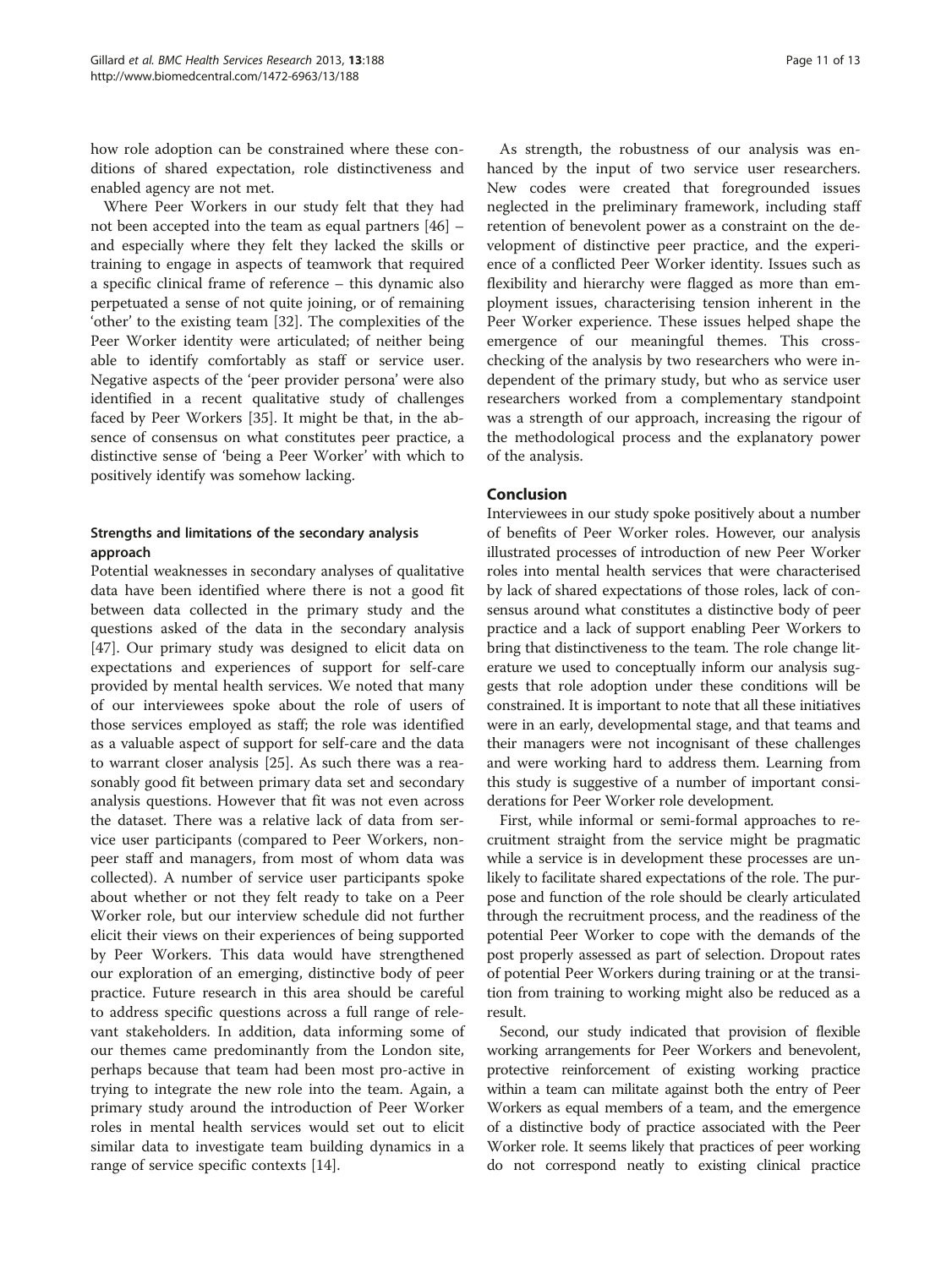<span id="page-11-0"></span>boundaries, especially in more clinically orientated services. All stakeholders to a service – service users, staff (peer and non-peer) and managers – need to share expectations of how Peer Workers are to engage with service users in order that understanding of how their work is to be boundaried is incorporated into job descriptions, training, supervision and so on. Broadly speaking, only when there is consensus about what constitutes a body of peer practice will Peer Workers have confidence to apply that practice in their work knowing that they will be supported and valued by colleagues and managers in doing so. While it seems likely that these expectations will be different in different services, our analysis suggests that it is important that organisations and teams do this careful thinking about how Peer Workers are expected to work prior to Peer Workers first coming into post. This might avoid the feelings of inequality, disempowerment, uncertainty about identity and of being undersupported that some of our Peer Worker interviewees reported.

Third, our study indicated that non-peer members of the team where not always aware of these discrepancies in expectation around the Peer Worker role; they believed that the team were working as equals when Peer Workers felt otherwise. Our analysis suggests that it is equally important that preparatory work – around developing consensus about the role and how Peer Workers practise – is undertaken with non-peer staff as it is with Peer Workers.

The role change literature cited above describes a 'tipping point' in the adoption of a new role at which a critical mass is achieved and a new role is institutionalised formally [[17](#page-12-0)]. A critical mass of UK mental health service organisations may introduce Peer Worker roles. However there is a recent history in the UK of new mental health workforce roles that have not acquired the distinctiveness originally envisaged as they have been implemented across services nationally [\[45](#page-12-0)]. In the US the National Association of Peer Supporters is in the process of developing National Practice Standards that would define peer practice in terms of values, quality, ethical behaviour, job role and core competencies, potentially leading to the certification of the Peer Worker role as a profession [\[48](#page-12-0)]. Our data was not indicative of that degree of formality in the evolving roles we studied. However, our analysis does suggest that if the emergence of a distinctive body of peer practice is not adequately considered and supported in the UK, as integral to the development of new Peer Worker roles, then there is a risk that the potential impact of any emerging role is constrained and diluted.

## Additional file

[Additional file 1: Table S3.](http://www.biomedcentral.com/content/supplementary/1472-6963-13-188-S1.pdf) Development of themes.

#### Abbreviations

NHS: National Health Service; WRAP®: Wellness Recovery Action Planning®; UK: United Kingdom; US: United States.

#### Competing interests

The authors declare that they have no competing interests.

#### Authors' contributions

SGG was lead investigator on the primary study during which the data reported above were collected, and led on data analysis and drafting of this paper. CE participated in the design of the primary study and organisational aspects of data analysis. SLG participated in data analysis and drafting of this paper. KO participated in data analysis and drafting of this paper. CW participated in drafting of this paper. All authors read and approved the final manuscript.

#### Acknowledgements

Acknowledgements are due to the Self-Care in Mental Health research team who undertook the primary study: Steve Gillard; Christine Edwards; Sarah White; Rachel White; Katie Adams; Lucy Davies; Katherine Green; Trevor Kettle; Judith Lathlean; Mike Lucock; Stephen Miller; Virginia Minogue; Christine Nugent; Lucy Simons; Kati Turner. This project was funded by the National Institute of Health Research (NIHR), Health Services and Delivery Research (HS&DR) programme (project number 10/1008/15), United Kingdom. The views and opinions expressed therein are those of the authors and do not necessarily reflect those of the NIHR HS&DR programme, NIHR, NHS or the Department of Health.

#### Author details

<sup>1</sup>St George's, University of London, London, UK.<sup>2</sup>Kingston University Business School, Kingston, UK.

Received: 30 May 2012 Accepted: 18 May 2013 Published: 24 May 2013

#### References

- 1. Sells DL, Davidson L, Jewell C, Falzer P, Rowe M: The treatment relationship in peer-based and regular case management for clients with severe mental illness. Psychiatr Serv 2006, 57:1179–1184.
- 2. Lawn S, Smith A, Hunter K: Mental health peer support for hospital avoidance and early discharge: an Australian example of consumer driven and operated service. J Ment Health 2008, 17:498–508.
- 3. Min S, Whitecraft J, Rothband AB, Salzer MS: Peer support for persons with co-occurring disorders and community tenure: a survival analysis. Psychiatr Rehabil J 2007, 30:207–213.
- 4. Landers GM, Zhou M: An analysis of relationships among peer support, psychiatric hospitalization and crisis stabilization. Community Ment Health J 2001, 47:106–112.
- Resnick SG, Rosenheck RA: Integrating peer-provided services: a quasiexperimental study of recovery orientation, confidence and empowerment. Psychiatr Serv 2008, 59:1307–1317.
- 6. Corrigan PW: Impact of consumer-operated services on empowerment and recovery of people with psychiatric disabilities. Psychiatr Serv 2006, 57:1493–1496.
- 7. Ochocka J, Nelson G, Janzen R, Trainor J: A longitudinal study of mental health consumer/survivor initiatives: part 3 – a qualitative study of impacts of participation on new members. J Community Psychol 2006, 34:273–283.
- 8. Davidson L, Chinman M, Sells D, Rowe M: Peer support among adults with serious mental illness: a report from the field. Schizophr Bull 2006, 32:443-445.
- 9. Repper J, Carter T: A review of the literature on peer support in mental health services. J Ment Health 2011, 20:392–411.
- 10. Salzer MS, Shear SL: Identifying consumer-provider benefits in evaluations of consumer-delivered services. Psychiatr Rehabil J 2002, 25:281–288.
- 11. Mead S, MacNeil C: Peer support: what makes It unique? Int J Psychosoc Rehab 2006, 10(2):29–37.
- 12. Mead S, Hilton D, Curtis L: Peer support: a theoretical perspective. Psychiatr Rehabil J 2001, 25:134–141.
- 13. Chinman M, Young A, Hassell J, Davidson L: Toward the implementation of mental health consumer provider services. J Behav Health Serv Res 2006, 33:176–195.